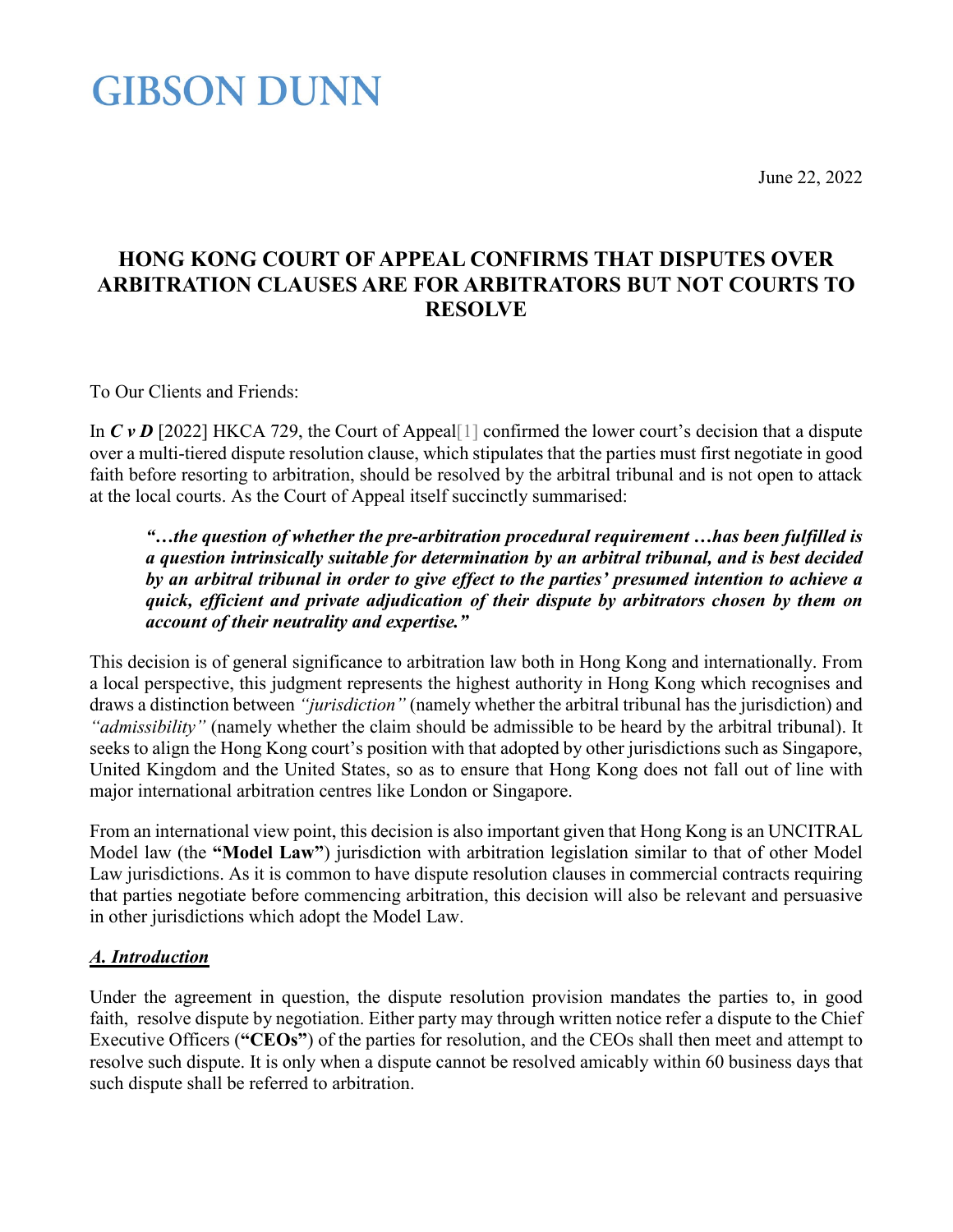However, after an initial letter from the CEO of one party, C, to the Chairman of the other party, D, there was no further correspondence from D and neither party referred the dispute to the respective CEOs for negotiation. Instead, D commenced arbitration and C in turn claimed that the arbitral tribunal did not have jurisdiction to hear the dispute as there was no prior negotiation between the parties.

The arbitral tribunal issued an award (the **"Partial Award"**) in favour of D (the party who commenced the arbitration) and rejected C's contention that the arbitral tribunal had no jurisdiction to hear the dispute. C then commenced proceedings in the High Court seeking a declaration that the Partial Award was made without jurisdiction hence not binding on C, and sought an order that the Partial Award be set aside under section 81 of the Arbitration Ordinance (Cap. 609, the **"Ordinance"**) which in turn refers to Article 34 of the Model Law.

Relevantly, Article 34 allows for the setting aside of an arbitral award if: *"the award deals with a dispute not contemplated by or not falling within the terms of the submissions to arbitration"* (Article 34(2)(a)(iii)) or *"the composition of the arbitration tribunal or the arbitral procedure was not in accordance with the agreement of the parties"* (Article 34(2)(a)(iv)).

At the Court of First Instance level, the Judge identified the main question for determination to be whether D had complied with the dispute resolution clause provided for in the agreement is a question of admissibility of the claim or a question of the tribunal's jurisdiction, and does that question fall within section 81 of the Ordinance (hence Article 34 of Model law)?

The Judge held that: (i) notwithstanding that the Ordinance draws no distinction between *"jurisdiction"* and *"admissibility"*, C's objection concerns the admissibility of the claim but not the jurisdiction of the tribunal, and hence such objection does not fall under Article 34(2)(a)(iii); and (ii) Article 34(2)(a)(iv) is also not applicable, as it concerns the way in which the arbitration was conducted but not the contractual procedures *before* the arbitration. In the appeal, C contends that these rulings are wrong.

### *B. The Court of Appeal's decision*

### *1. 1st Main Ground - jurisdiction vs. admissibility and Article 34(2)(a)(iii) of the Model Law*

The Court of Appeal noted that there is a substantial body of judicial and academic jurisprudence which supports the drawing of a distinction between *"jurisdiction"* and *"admissibility"* for the purpose of determining whether an arbitral award is subject to review by the court under Article 34(2)(a)(iii). Even though such distinction is not found in the language of Article 34(2)(a)(iii), it can be given recognition in the course of statutory construction, namely that a dispute which goes to the admissibility of a claim (but not jurisdiction of the tribunal) should be regarded as a dispute *"falling within the terms of the submissions to arbitration"*.

C also argued that its objection is in any event *"jurisdictional"* in nature, and the parties intend that there is no obligation to arbitrate unless the condition precedent has been satisfied. The Court of Appeal considered this to be oversimplifying matters, as the true and proper question is whether the parties' intention (or agreement) that the question of fulfilment of such condition precedent is a matter to be determined by the arbitral tribunal, and as such falls "*within the terms of the submissions to arbitration"*.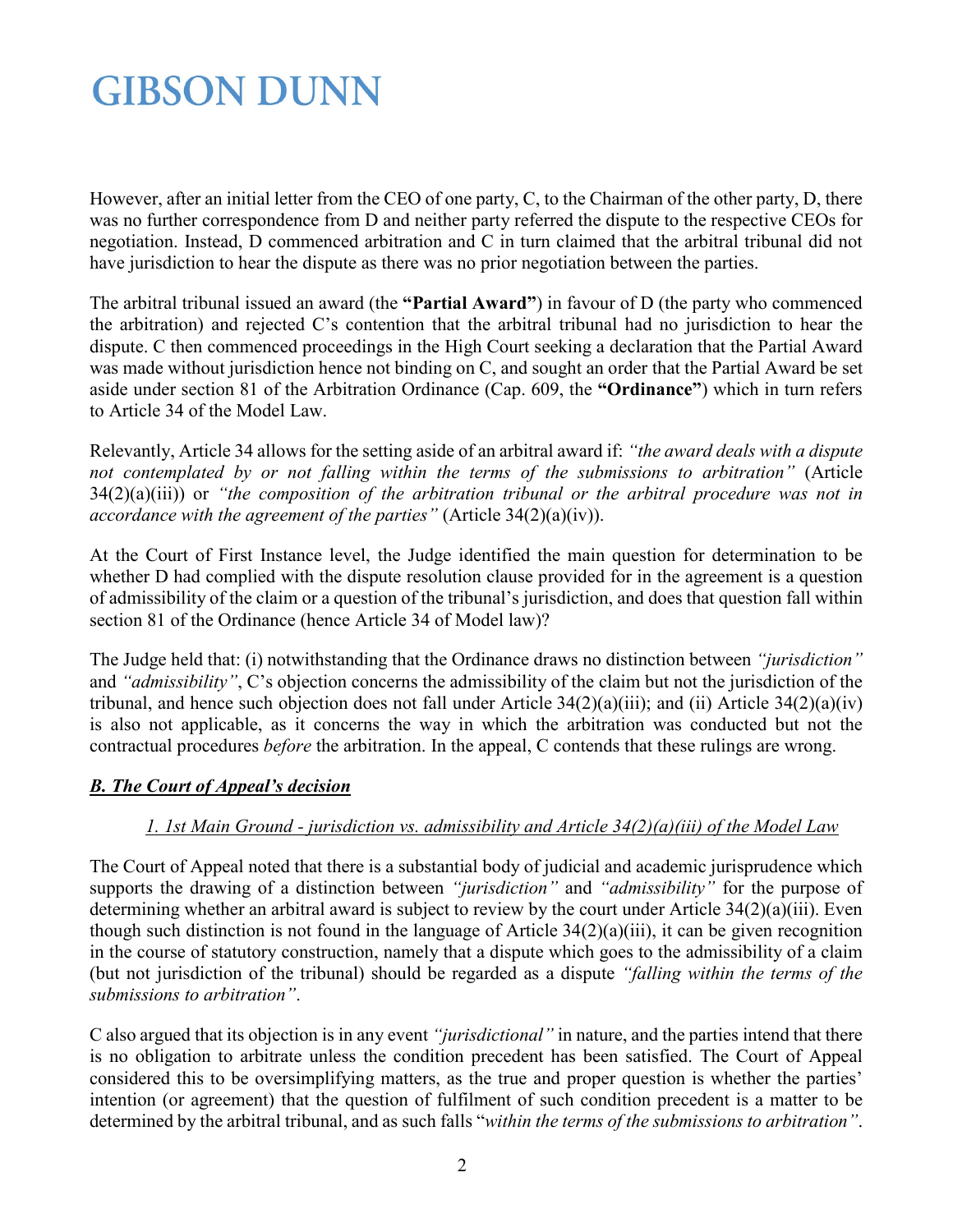In other words, one has to look at whether an objection is *"targeted at the tribunal"* or *"targeted at the claim"*.

In this case, since C was not saying that D's claim cannot be referred to arbitration but that the reference was premature, such objection was targeted *"at the claim"* but not *"at the tribunal"* and only goes to the *"admissibility"* of the claim. The Partial Award therefore was not subject to review by the court under Article 34(2)(a)(iii) and this ground of appeal was rejected.

For the sake of completeness, the Court of Appeal also mentioned that its conclusion would not have changed even if the distinction between *"jurisdiction"* and *"admissibility"* is disregarded. The Court of Appeal took the view that because the dispute resolution provision provides for *"any"* dispute which cannot be resolved amicably within 60 business days to be referred to arbitration, there is no reason to confine the scope of arbitrable disputes to substantive disputes, and exclude from it disputes on whether the pre-arbitration procedural requirement has been fulfilled.

### *2. 2nd Main Ground – applicability of Article 34(2)(a)(iv) of th Model Law*

This ground was not the focus of the appeal, and C seeks to argue that the phrase *"arbitral procedure"* as used in Article 34(2)(a)(iv) can encompass pre-arbitration condition precedent, and whether a condition precedent to arbitration is part of *"arbitral procedure"* depends on the intention of the parties, in particular whether they intended non-satisfaction of such condition precedent to bar arbitration altogether.

The Court of Appeal considered that since it has come to the conclusion that the parties intended the question of fulfillment of the pre-arbitration procedural requirement to be determined by arbitration, it follows that it was not their intention that non-satisfaction of such requirement would bar arbitration altogether and this ground was similarly dismissed.

### *C. Conclusion and Key Takeaways*

Careful consideration during the negotiation and drafting stage of the contract: The Court of Appeal recognises that ultimately what goes to the issue of *"jurisdiction"* and what goes to the issue of *"admissibility"* is controlled by the parties' agreement, given that arbitration is a consensual process and the parties determine the scope of the disputes which may be submitted to arbitration. If the parties wish to make satisfaction of a pre-arbitration condition precedent something which goes to the arbitral tribunal's jurisdiction, explicit and unambiguous language should be used to indicate such intention in order to avoid any future dispute, although careful consideration should be given in making such a decision, bearing in mind the extra time and costs which may be involved in the court's review of jurisdictional matters.

Other consequences of non-satisfaction of pre-arbitration condition precedent: The fact that nonsatisfaction of a contractual procedure before the arbitration will not bar arbitration does not mean that such clause is not important. The non-satisfaction can still have significant practical consequences, such as the arbitration proceedings being stayed pending the fulfillment of the contractual procedure, or the party who does not fulfill such contractual procedure could potentially face sanction on costs.